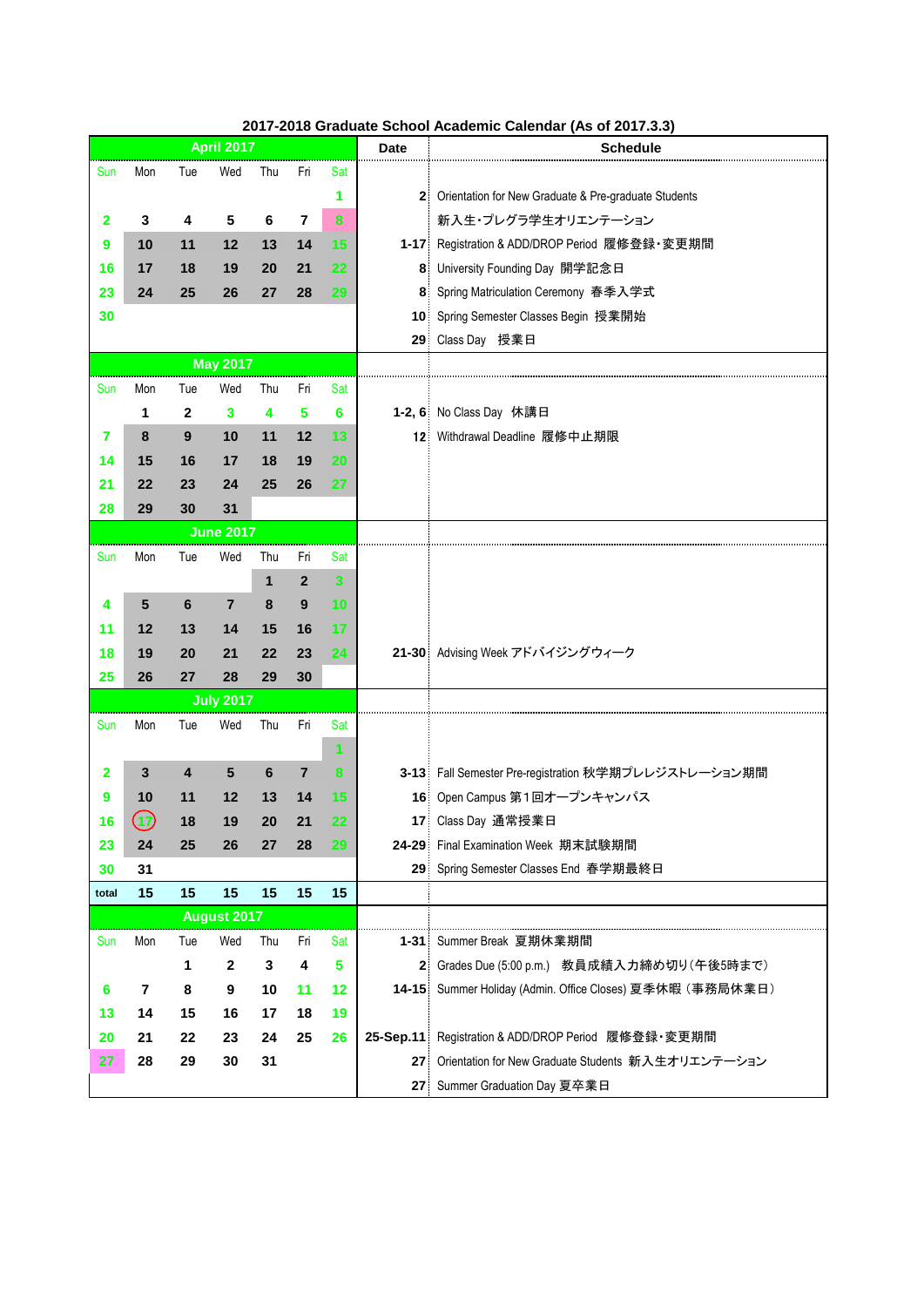|       |                |                | September 2017          |                |     |                   | <b>Date</b>     | <b>Schedule</b>                                                   |
|-------|----------------|----------------|-------------------------|----------------|-----|-------------------|-----------------|-------------------------------------------------------------------|
| Sun   | Mon            | Tue            | Wed                     | Thu            | Fri | Sat               | 1               | Fall Matriculation Ceremony 秋季入学式                                 |
|       |                |                |                         |                | 1   | $\overline{2}$    |                 | 2. Fall Semester Classes Begin 授業開始                               |
| 3     | 4              | 5              | 6                       | $\overline{7}$ | 8   | $\mathbf{9}$      | 17 <sup>1</sup> | Open Campus 第2回オープンキャンパス                                          |
| 10    | 11             | 12             | 13                      | 14             | 15  | 16                | 29 <sup>1</sup> | Withdrawal Deadline 履修中止期限                                        |
| 17    | 18             | 19             | 20                      | 21             | 22  | 23                |                 |                                                                   |
| 24    | 25             | 26             | 27                      | 28             | 29  | 30                |                 |                                                                   |
|       |                |                | October 2017            |                |     |                   |                 |                                                                   |
| Sun   | Mon            | Tue            | Wed                     | Thu            | Fri | Sat               |                 |                                                                   |
| 1     | $\overline{2}$ | 3              | $\overline{\mathbf{4}}$ | 5              | 6   | $\overline{7}$    |                 | 8-9 AIU Festival 大学祭                                              |
| 8     | 9              | (10)           | 11                      | 12             | 13  | 14                |                 |                                                                   |
| 15    | 16             | 17             | 18                      | 19             | 20  | 21                |                 | 10 No Class Day 休講日                                               |
| 22    | 23             | 24             | 25                      | 26             | 27  | 28                |                 | 10 Faculty Development Day 教員研修日                                  |
| 29    | 30             | 31             |                         |                |     |                   |                 |                                                                   |
|       |                |                | November 2017           |                |     |                   |                 |                                                                   |
| Sun   | Mon            | Tue            | Wed                     | Thu            | Fri | Sat               |                 | 1-10 Advising Week アドバイジングウィーク                                    |
|       |                |                | 1                       | $\overline{2}$ | 3   | $\left( 4\right)$ |                 | 4 No Class Day 休講日                                                |
| 5     | 6              | $\overline{7}$ | 8                       | 9              | 10  | 11                |                 | 13-24: Winter Program Pre-registration 冬期プログラムプレレジストレーション期間       |
| 12    | 13             | 14             | 15                      | 16             | 17  | 18                |                 | 30-Dec.11: Spring Semester 2017 Pre-Registration 春学期プレレジストレーション期間 |
| 19    | 20             | 21             | 22                      | 23             | 24  | 25                |                 |                                                                   |
| 26    | 27             | 28             | 29                      | 30             |     |                   |                 |                                                                   |
|       |                |                | December 2017           |                |     |                   |                 |                                                                   |
| Sun   | Mon            | Tue            | Wed                     | Thu            | Fri | Sat               |                 |                                                                   |
|       |                |                |                         |                | 1   | $\overline{2}$    |                 | 16-22 Final Examination Week 期末試験期間                               |
| 3     | 4              | 5              | 6                       | $\overline{7}$ | 8   | 9                 |                 | 22 Fall Semester Classes End 秋学期授業最終日                             |
| 10    | 11             | 12             | 13                      | 14             | 15  | 16                |                 | 27 Grades Due (5:00 p.m.) 教員成績入力締切 (午後5時まで)                       |
| 17    | 18             | 19             | 20                      | 21             | 22  | 23                |                 | 29-Jan.3: Winter Holiday (Admin. Office Closes) 年末年始休暇 (事務局休業日)   |
| 24    | 25             | 26             | 27                      | 28             | 29  | 30                |                 | 29-Jan.16: Registration & ADD/DROP Period for Winter Program      |
| 31    |                |                |                         |                |     |                   |                 | 履修登録·変更期間                                                         |
| total | 14             | 15             | 16                      | 15             | 15  | 15                |                 |                                                                   |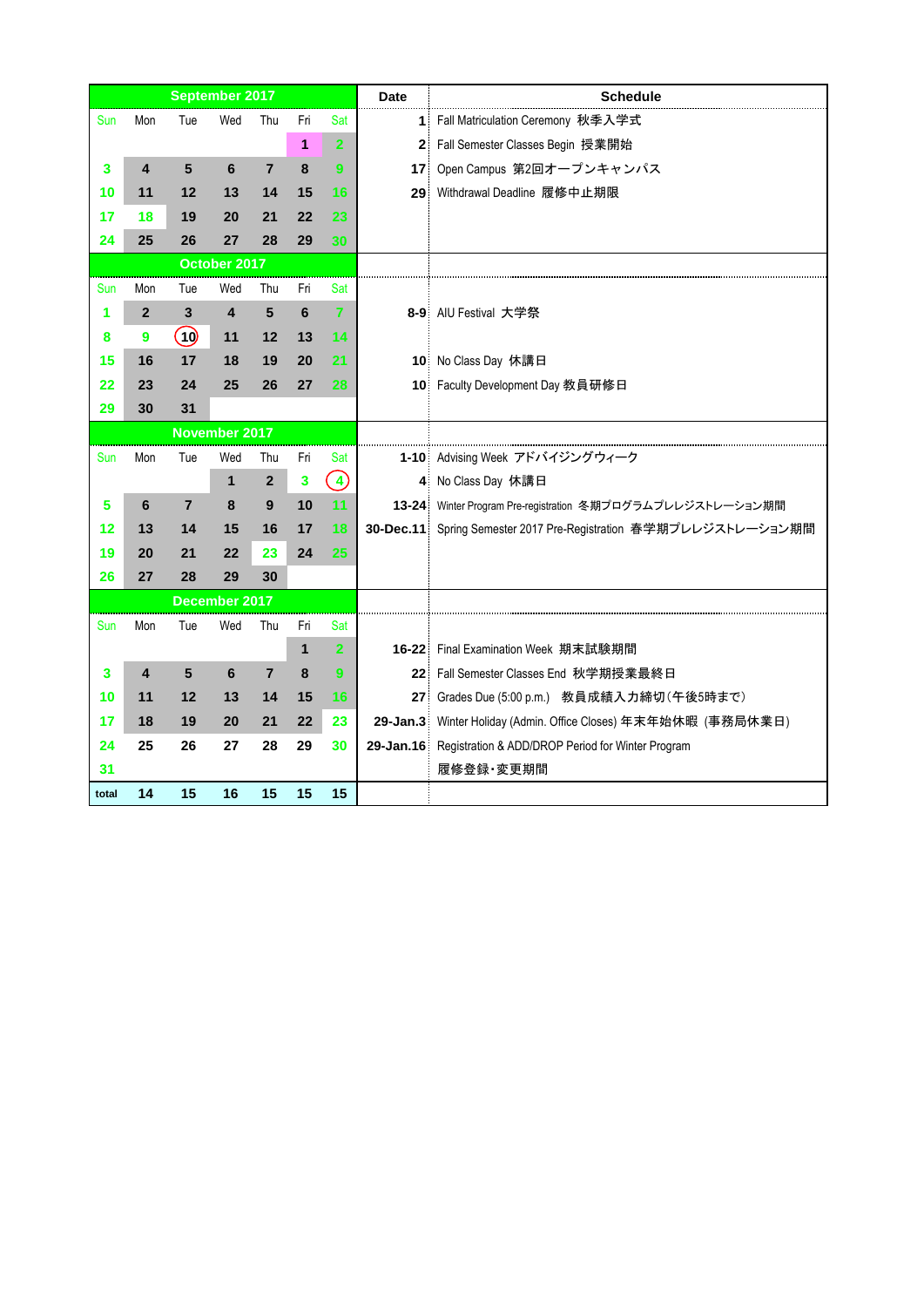|                                                                                                                            |                                |         | <b>January 2018</b> |              |                  |                         | <b>Date</b> | <b>Schedule</b>                               |
|----------------------------------------------------------------------------------------------------------------------------|--------------------------------|---------|---------------------|--------------|------------------|-------------------------|-------------|-----------------------------------------------|
| Sun                                                                                                                        | Mon                            | Tue     | Wed                 | Thu          | Fri              | Sat                     |             |                                               |
|                                                                                                                            | 1                              | 2       | 3                   | 4            | 5                | 6                       |             |                                               |
| 7                                                                                                                          | 8                              | 9       | 10                  | 11           | 12               | 13                      |             | 9 Winter Program Classes Begin 授業開始           |
| 14                                                                                                                         | 15                             | 16      | 17                  | 18           | 19               | 20                      |             | 23 Withdrawal Deadline 履修中止期限                 |
| 21                                                                                                                         | 22                             | 23      | 24                  | 25           | 26               | 27                      |             |                                               |
| 28                                                                                                                         | 29                             | 30      | 31                  |              |                  |                         |             |                                               |
|                                                                                                                            |                                |         | February 2018       |              |                  |                         |             |                                               |
| Sun                                                                                                                        | Mon                            | Tue     | Wed                 | Thu          | Fri              | Sat                     |             |                                               |
|                                                                                                                            |                                |         |                     | $\mathbf{1}$ | $\overline{2}$   | $\overline{\mathbf{3}}$ |             |                                               |
| 4                                                                                                                          | 5                              | 6       | $\overline{7}$      | 8            | 9                | 10                      |             |                                               |
| 11                                                                                                                         | $\textcircled{\scriptsize{2}}$ | 13      | 14                  | 15           | 16               | 17                      |             | 12 Class Day 通常授業日                            |
| 18                                                                                                                         | 19                             | 20      | 21                  | 22           | 23               | 24                      |             | 24-Mar.2: Final Examination Week 期末試験期間       |
| 25                                                                                                                         | 26                             | 27      | 28                  |              |                  |                         |             |                                               |
|                                                                                                                            |                                |         | <b>March 2018</b>   |              |                  |                         |             |                                               |
| Sun                                                                                                                        | Mon                            | Tue     | Wed                 | Thu          | Fri              | Sat                     |             |                                               |
|                                                                                                                            |                                |         |                     | $\mathbf{1}$ | $\mathbf 2$      | $\overline{\mathbf{3}}$ |             | 2. Winter Program Ends 冬期プログラム最終日             |
| 4                                                                                                                          | 5                              | $\bf 6$ | $\overline{7}$      | 8            | $\boldsymbol{9}$ | 10                      |             | 7   Grades Due (5:00 p.m.) 教員成績入力締切 (午後5時まで)  |
| 11                                                                                                                         | 12                             | 13      | 14                  | 15           | 16               | 17                      | 21          | Commencement / Spring Graduation Day 卒業式/春卒業日 |
| 18                                                                                                                         | 19                             | 20      | 21                  | 22           | 23               | 24                      |             |                                               |
| 25                                                                                                                         | 26                             | 27      | 28                  | 29           | 30               | 31                      |             |                                               |
| total                                                                                                                      | $\overline{7}$                 | 8       | $\pmb{8}$           | 8            | 8                | $\overline{7}$          |             |                                               |
| green day<br>Holiday<br>Class day<br>Matriculation & Commencement (Graduation Day)<br>Number of class days by days of week |                                |         |                     |              |                  |                         |             |                                               |